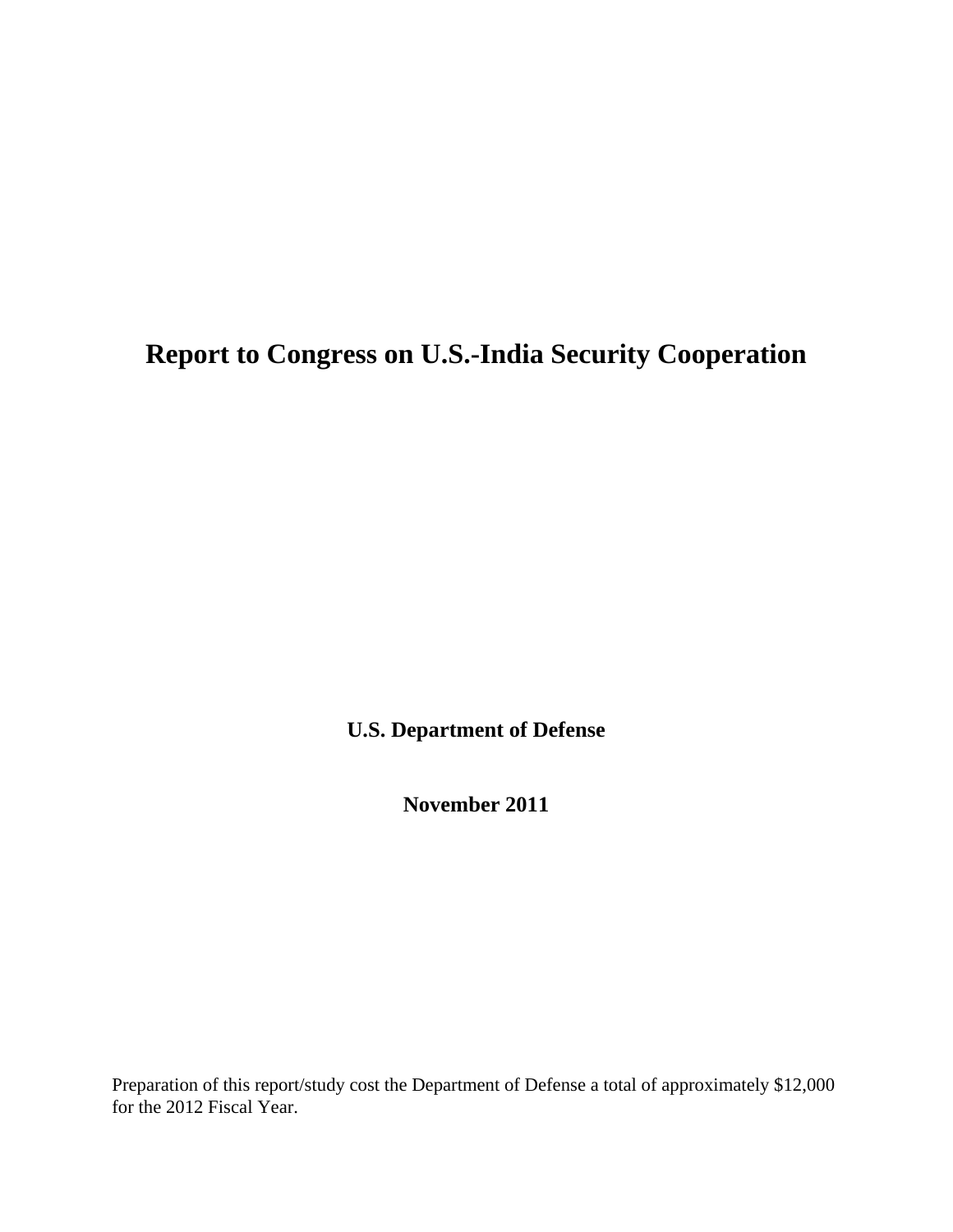## **Introduction**

The relationship between the United States and India – what President Obama has called one of the defining partnerships of the  $21<sup>st</sup>$  century – is a priority for the U.S. Government and for the U.S. Department of Defense. The United States and India are natural partners, destined to be closer because of shared interests and values and our mutual desire for a stable and secure world. A strong bilateral partnership is in U.S. interests and benefits both countries. We expect India's importance to U.S. interests to grow in the long-run as India, a major regional and emerging global power, increasingly assumes roles commensurate with its position as a stakeholder and a leader in the international system.

# **I. Current State of U.S.-India Security Cooperation**

Over the past decade, there has been a rapid transformation in the U.S.-India defense relationship. What was once a nascent relationship between unfamiliar nations has now evolved into a strategic partnership between two of the preeminent security powers in Asia. Today, U.S.- India defense ties are strong and growing. Our defense relationship involves a robust slate of dialogues, military exercises, defense trade, personnel exchanges, and armaments cooperation. Our efforts over the past ten years have focused on relationship-building and establishing the foundation for a long-term partnership. The strong ties between our two militaries reflect this. The United States remains committed to a broad defense trade relationship that enables transfers of some of our most advanced technologies.

## *Frameworks for Cooperation*

The 2005 New Framework Agreement provides the overarching structure for the U.S.-India defense relationship. The Defense Policy Group (DPG), chaired by the U.S. Under Secretary of Defense for Policy and the Indian Defense Secretary, is at the apex of the bilateral defense relationship. In addition to facilitating dialogue on issues of mutual interest, the DPG sets priorities for defense cooperation, reviews progress annually, and directs adjustments as necessary. The 2011 DPG prioritized maritime security, humanitarian assistance/disaster relief (HA/DR), and counterterrorism cooperation. Under the DPG umbrella, we have seven subgroups to discuss and advance defense trade, service-to-service cooperation, technical cooperation, and technology security.

Additional framework agreements help guide interactions in key areas such as maritime security and counterterrorism. The *2006 Indo-U.S. Framework for Maritime Security Cooperation*  signaled our intent to cooperate against a wide range of maritime threats, including: transnational crime (piracy, smuggling, and trafficking); maritime proliferation of weapons of mass destruction; threats to safety of ships, crew, and property (safety of navigation, search and rescue); environmental degradation; and natural disasters.

The *U.S.-India Counterterrorism Cooperation Initiative (CCI)*, signed on July 23, 2010, further calls on our countries' coast guards and navies to increase exchanges on maritime security and cooperate in addressing maritime threats like piracy and terrorism.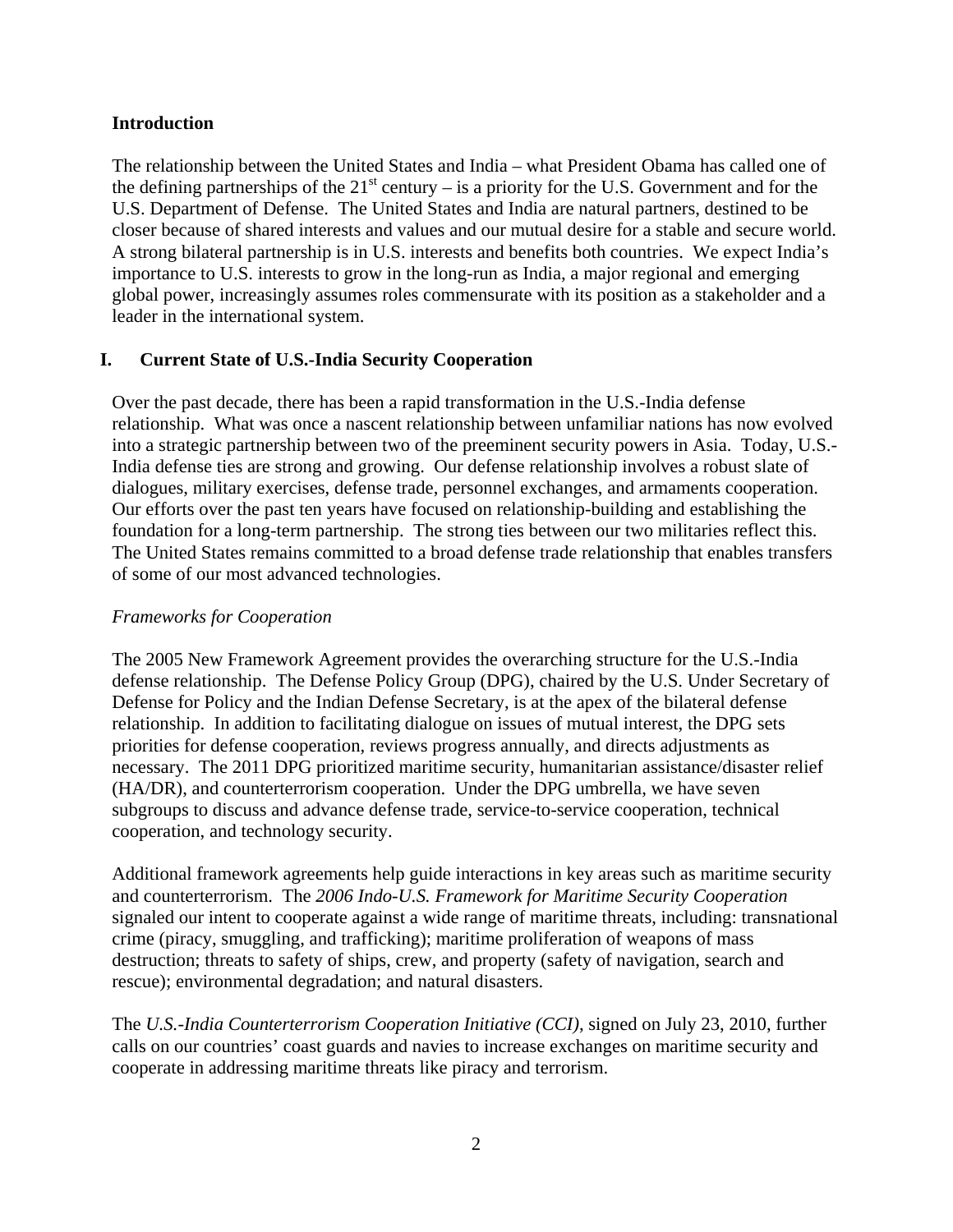#### *Military-to-Military Relations*

Beginning in 1995, continuously expanding military-to-military relations – and the people-topeople ties that underpin them – have enabled the broader strategic partnership between the United States and India. Our robust exercise program, reciprocal visits by distinguished visitors, and growing personnel exchange opportunities are bringing the United States and India closer together.

#### Exercises

U.S.-India military exercises have grown dramatically in size, scope and sophistication. We now have regular exercises across all services that help to deepen our military and defense relationships. In FY11, there were 56 cooperative events across all Services – more than India conducted with any other country. In 2010, the U.S. Pacific Command (USPACOM) and the Indian Integrated Defense Staff (IDS) conducted the inaugural Joint Exercise India (JEI) tabletop exercise in Alaska. JEI is a joint<sup>1</sup>, combined<sup>2</sup> exercise based on a HA/DR scenario and is a significant step in the evolution of our exercise program because it facilitates multiservice and bilateral cooperation. JEI may include a command post exercise in 2012.

**Navy and Coast Guard:** Naval cooperation between the United States and India helped to lay the groundwork for military-to-military cooperation and our exercises continue to evolve in complexity. Our navies conduct four exercises annually: MALABAR, HABU NAG (naval aspects of amphibious operations), SPITTING COBRA (explosive ordnance destruction focus), and SALVEX (diving and salvage). MALABAR is the premier annual bilateral maritime exercise conducted to reinforce maritime tactics, techniques, and procedures (TTPs) of both nations. In alternate years, MALABAR has been a multinational exercise, in the past including the navies of Japan, Australia, and Singapore. HABU NAG is also increasing in scale and complexity, and was conducted this year in conjunction with USPACOM's JEI to leverage the complementary characteristics of amphibious and HA/DR operations.

These exercises are important vehicles in developing professional relationships and familiarity between the two navies and run the gamut of high-end naval warfare, including integrated air/missile defense, anti-surface warfare, anti-submarine warfare, and naval special warfare. In addition to the annual Pacific Fleet-Indian Navy Executive Steering Group meeting, we also hold regular naval bilateral staff talks, engage in port visits, and conduct personnel exchanges at all ranks. The U.S. Coast Guard, with the support of the Departments of Defense and Homeland Security, has also recently begun engagement and training with the Indian Coast Guard.

**Army:** The U.S. Army's engagement with India centers on the annual YUDH ABHYAS exercise. Conceived in 2001, YUDH ABHYAS exercising commenced in 2004 – the first year our conventional armies exercised together in India since 1962. YUDH ABHYAS has expanded

 $<sup>1</sup>$  As outlined in Joint Publication 1-02, the U.S. Department of Defense defines joint as "activities, operations,</sup> organizations, etc., in which elements of two or more Military Departments participate."

 $2$  As outlined in Joint Publication 1-02, the U.S. Department of Defense defines combined activities as "between two or more forces or agencies of two or more allies. (When all allies or services are not involved, the participating nations and services shall be identified, e.g., combined navies.)"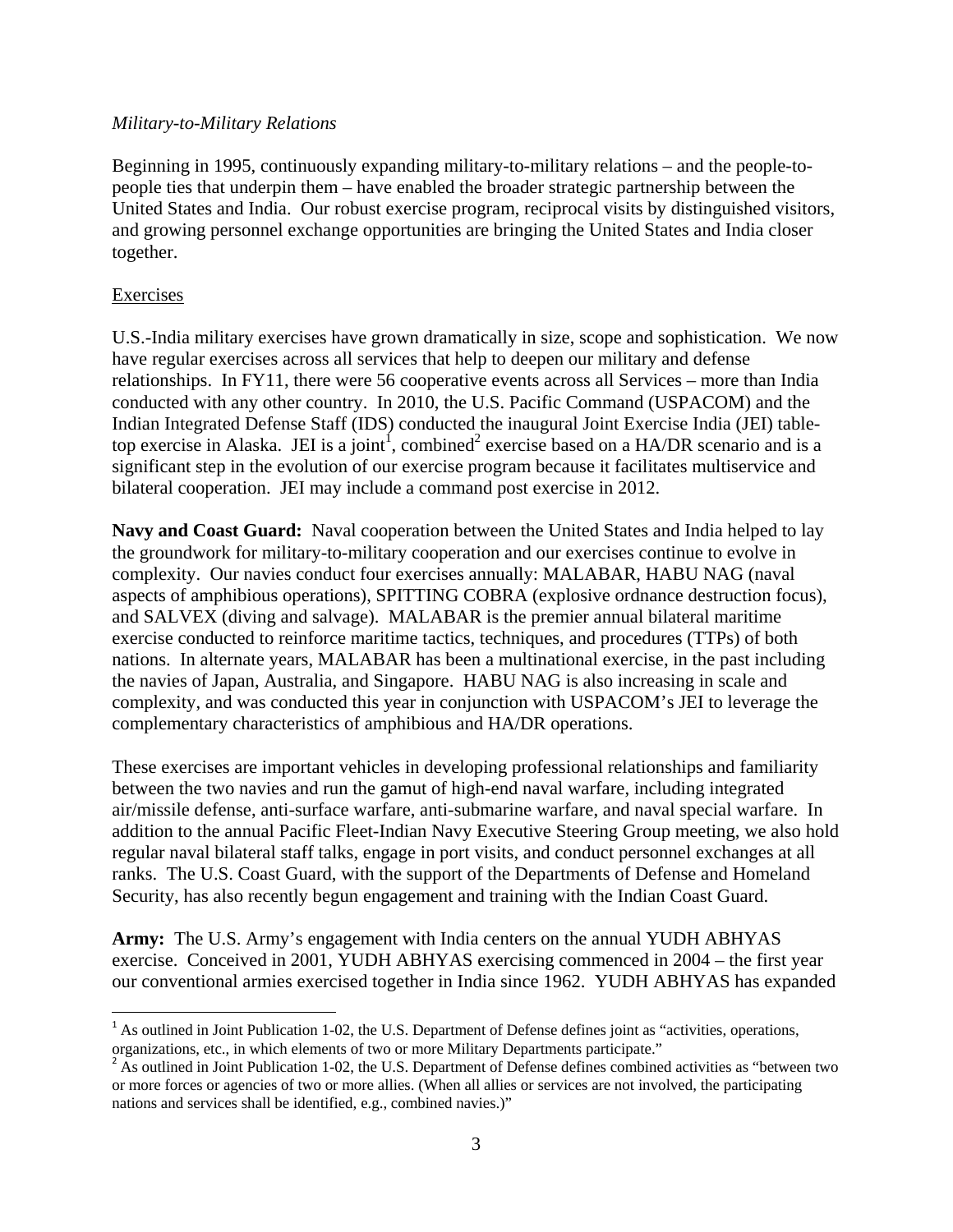from a company-size field training exercise to battalion live fire exercises and brigade-level command post exercises. In addition to the Executive Steering Group meeting convened annually between our armies, there have also been numerous subject matter expert exchanges on challenges of mutual concern, including countering improvised explosive devices.

**Marines:** Although India does not have a direct counterpart to the U.S. Marine Corps, the Indian Army desires engagement with our Marine Corps to develop the capabilities of its amphibious units. Exercise SHATRUJEET is an annual, reciprocal, company-sized, ground field training exercise that could easily be expanded in size and scope. Since 2010, SHATRUJEET has focused on amphibious doctrine and operations.

**Air Force:** COPE INDIA, meant to be held bi-annually, is the primary exercise between our air forces. The last COPE INDIA, held in Agra, India, in October 2009, focused on mobility operations in a humanitarian assistance scenario. The IAF intends to participate in RED FLAG-NELLIS in 2013, likely with both fighters and airborne warning and control system aircraft. RED FLAG is a joint, combined training exercise that provides a peacetime "battlefield" to train interoperability across a variety of mission sets, including interdiction, air superiority, defense suppression, airlift, aerial refueling, and reconnaissance. The IAF last participated in RED FLAG-NELLIS in 2008. In June 2010, the U.S. Air Force (USAF) and IAF conducted a UNIFIED ENGAGEMENT seminar focused on planning for future employment of airpower concepts, including: intelligence, surveillance, and reconnaissance planning; targeting hardened and deeply-buried targets; and combat search and rescue operations. The course of air force engagement is charted annually at the Pacific Air Forces (PACAF)-IAF Executive Steering Group, and several subject matter expert exchanges and exchanges are conducted annually on topics such as airfield engineering, intelligence, weapons and tactics, and flight safety.

**Special Operations Forces (SOF):** U.S. SOF interacts with Indian SOF through Joint Combined Exchange Training (JCET) events, incorporated as part of Service-sponsored exercises MALABAR, YUDH ABHYAS, and COPE INDIA. VARJA PRAHAR is the SOFexclusive exercise with India. It focuses on advanced rifle marksmanship, combat marksmanship, close-quarters combat, helicopter insertion, medical evacuation, combined mission planning, and scenario-based missions.

## Operational Cooperation

The United States and India have partnered closely on HA/DR. We have incorporated disaster relief scenarios and elements into existing exercises and have established a working group to coordinate disaster relief activities more effectively. In 2005, we introduced the U.S.-India Disaster Response Initiative to spur greater training and engagement to prepare for combined responses to future disasters in the Indian Ocean Region.

Additionally, the U.S. Navy and Indian Navy have cooperated operationally on four separate occasions: security by the Indian Navy for U.S. ships transiting the Strait of Malacca after 9/11; disaster relief efforts after the Indian Ocean tsunami in 2004-2005; noncombatant evacuation operations in Lebanon in 2006; and counter-piracy operations in the Gulf of Aden since 2008.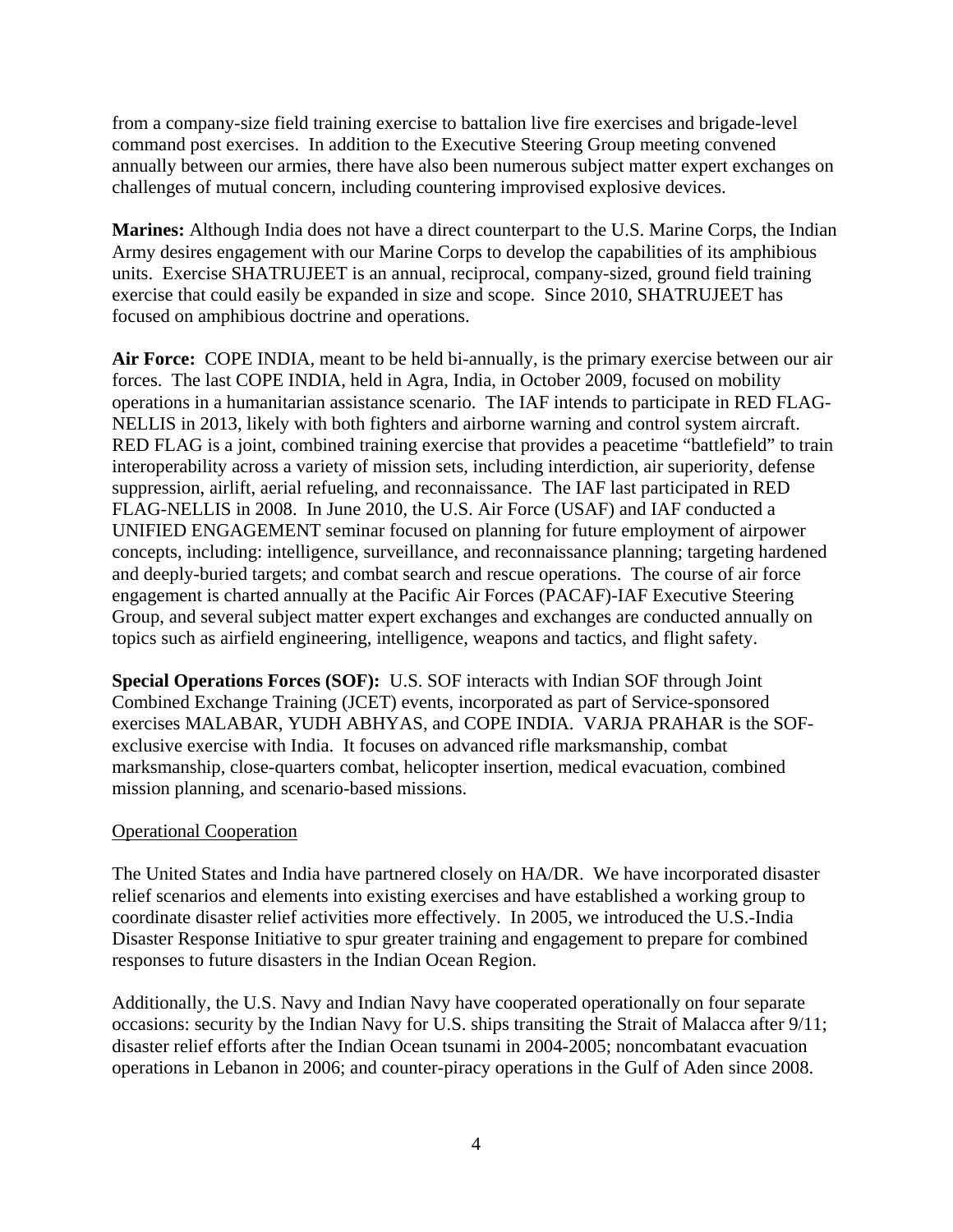#### *Defense Trade, Personnel Exchanges, and Armaments Cooperation*

**Defense Sales:** The United States remains committed to being a reliable and transparent defense supplier to India. Since 2002, India has signed more than 20 Foreign Military Sales (FMS) cases for defense articles and services such as C-17 and C-130J aircraft, TPQ-37 radars, Self-Protection Suites (SPS) for VVIP aircraft, specialized tactical equipment, Harpoon missiles, Sensor-Fuzed Weapons, and carrier flight and test pilot school training. In less than a decade, and starting at zero, we have seen the FMS program grow to a combined total case value of approximately \$6 billion.

Defense sales provide the Indian military with capabilities that mutually support both our nations' strategic priorities. Additionally, we view defense sales as a mechanism to enable new training and exchange opportunities between our militaries. The last five years have given us several opportunities to reach a new level of interaction between our militaries through defense trade. The C-130Js delivered beginning in February 2011 are the first U.S. military aircraft to have been delivered to India in half a century and have already been successfully employed to provide critical humanitarian assistance following an earthquake in Sikkim in September 2011. As part of that sale, the U.S. Air Force (USAF) trained more than 100 Indian Air Force personnel – including pilots, loadmasters, and maintenance staff. Once the C-17 contract is fulfilled, India will operate the second largest fleet of C-17s in the world. The former USS TRENTON, which was transferred to the Indian Navy in 2007 and christened the INS JALASHWA, has helped the Indian Navy expand its amphibious and expeditionary warfare capabilities.

The United States and India continue to seek ways to educate each other on our respective procurement and acquisition systems to enable further compatibility. We are working to find ways to adopt processes that will improve efficiency and make it easier for us to cooperate on defense trade. Over the past seven years, we have sent mobile training teams to India to present courses on the FMS process. U.S. defense personnel also participated in international acquisition seminars hosted by think tanks affiliated with the Indian Ministry of Defence.

**Personnel Exchanges:** Relationship building between U.S. and Indian defense personnel is one of DoD's highest priorities for the U.S.-India defense relationship. To take one example, the U.S. and Indian Air Forces currently maintain a standing T-38/Kiran instructor pilot exchange between Columbus Air Force Base, Mississippi and AFS Hakimpet in Hyderabad, India. We pursue many other personnel exchange opportunities to help build the foundation and connections essential for a robust partnership. Towards this end, the International Military Education and Training (IMET) program is a useful tool. The FY 2010 and FY 2011 IMET programs focused on exchange programs to enhance familiarity with each country's armed forces, strengthen professionalism, and facilitate cooperation during bilateral exercises and strategy discussions. Courses included Army War College, Air Command and Staff College, Naval Staff College, International Officer Preparation, the Judge Advocate Staff Officer course, and training in medical services, aircraft maintenance and maritime search/rescue. Additionally, the Asia Pacific Center for Security Studies (APCSS) has hosted more than 200 military and civilian Indian participants across all ministries. India has also established an APCSS alumni association.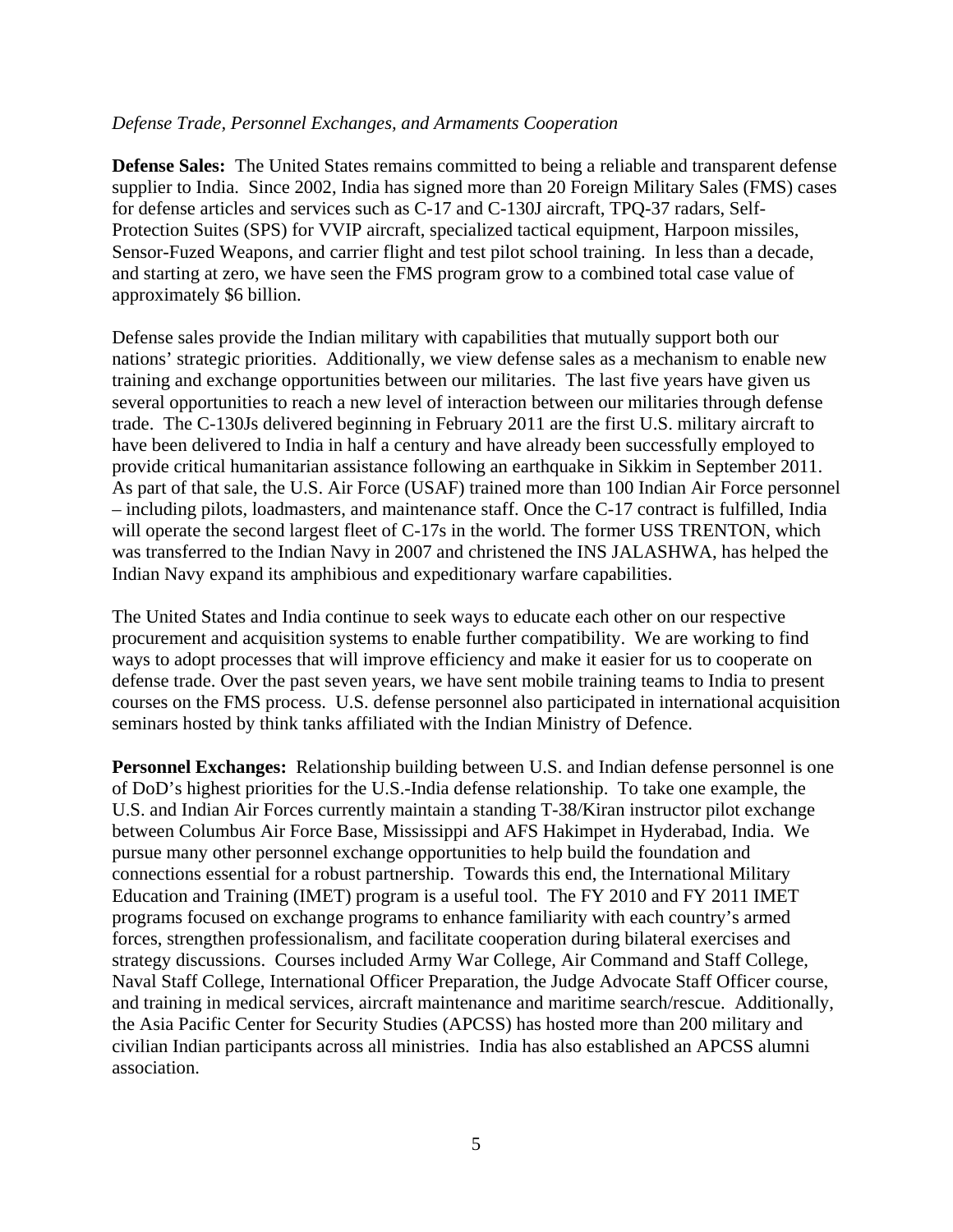**Armaments Cooperation:** Armaments cooperation is another key component of our defense engagement with India. India's capabilities in technology are rapidly improving, particularly in the private sector. In the defense sector, India has over fifty defense laboratories in the Defence Research and Development Organisation (DRDO), presenting opportunities for collaboration over a broad range of defense technologies and systems. Naval Postgraduate School and DRDO are implementing a letter of agreement signed in February 2011 establishing an educational exchange program and joint research project program.

To date, acquisition and technology cooperation between India and the United States has been primarily in the exchange of science and technology (S&T) information and collaboration in S&T projects. Some areas of current cooperation include power and energy, micro-aerial vehicles, situational awareness, energetics, and human effectiveness. The progress that has been made in armaments cooperation between the United States and India is notable, especially when compared to similar relationships with other countries, and given the relatively short time that the U.S.-India defense relationship has been developing.

# **II. Enhancing U.S.-India Security Cooperation**

Over the next five years, we will continue to build the support structures necessary to ensure the maturation of a robust and mutually beneficial defense relationship with India in the Asia-Pacific and globally. We will advance the defense relationship by deepening people-to-people ties through continued military-to-military engagements, implementing agreed upon cooperation and pursuing new avenues of collaboration with particular emphasis on maritime security and counterterrorism activities, and expanding defense trade and armaments cooperation.

## *Bolstering Military-to-Military Engagements*

**Combined Exercises:** We plan to conduct increasingly complex joint and combined exercises with a focus on counterterrorism, maritime security, and HA/DR across all of the Services. Additionally, we will work together to convert the skills attained during these exercises into practical cooperation and action. As we continue to expand operational coordination in the Indian Ocean, we should continue to seek opportunities to exercise multilaterally with partners in the region. These habits of cooperation could facilitate timely responses to crises, such as those often triggered in the region by natural disasters.

**Personnel Exchanges and Training:** The relationships between our military personnel are strong and will continue to grow over the five-year horizon. At the 2011 DPG, both countries agreed to exchange lists of possible personnel exchange and training opportunities to help expand people-to-people ties between our military leaders at all levels. To that end, the United States is looking for ways to expand the formal Personnel Exchange Program for India across all of the Services. To maximize exchange and training opportunities offered by India, the United States will also seek to expand the number of U.S. officers regularly attending Indian Professional Military Education Schools, as well as other Indian military professional development schools. The objective is to increase the number of service personnel in each country who understand their Indian or U.S. counterparts.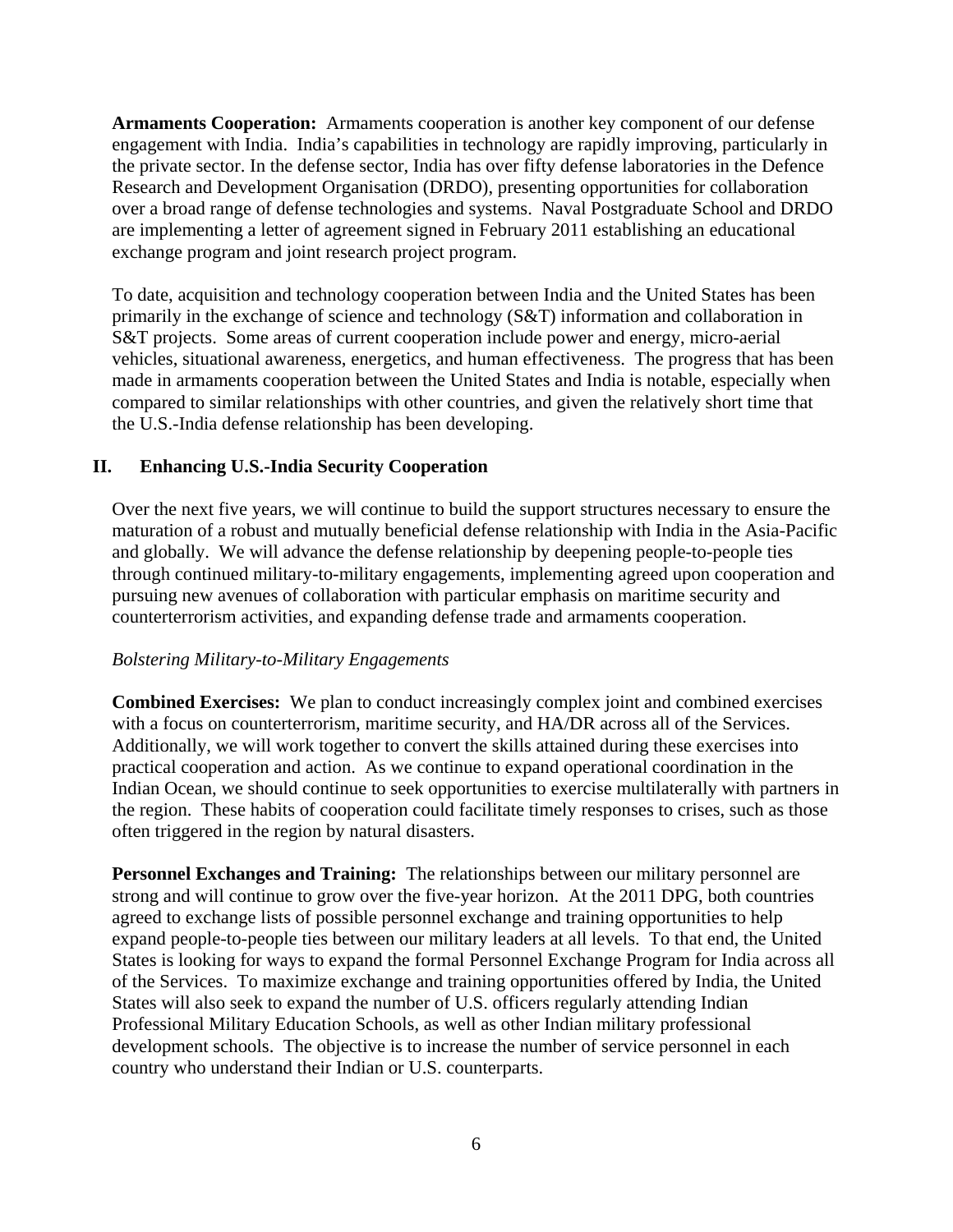## *Implementing Cooperation on Maritime Security and Counterterrorism*

As our robust exercise slate and ongoing operational cooperation demonstrate, some of the most promising U.S.-India defense cooperation takes place in the maritime domain. As we look to build on our successes, we will work together to ensure that we actualize the cooperation already agreed upon in the *2006 Indo-U.S. Framework for Maritime Security Cooperation*. Deepening maritime security cooperation with India holds great potential over the next five years across a range of issues, including, but not limited to, maritime domain awareness, countering piracy, and HA/DR.

On the counterterrorism front, the United States continues to focus on al-Qa'ida and other terrorist threats that emanate from South Asia. For some of these groups, particularly Lashkar-e-Tayyiba (LT), India remains the primary target. LT's activities continue to threaten U.S. interests and South Asian regional stability. Therefore, we will continue to follow the guidance of our National Strategy for Counterterrorism which calls for joining with key partners, like India, to share the burdens of our common security goals. In doing so, we will seek to expand counterterrorism cooperation with India, and our current special operations engagements in the region will continue to focus on the mutually beneficial ways in which we can enhance each other's capabilities.

In both instances, DoD will work with the State Department and other interagency colleagues as appropriate to work with India in the emerging Asian regional security architecture and other multilateral forums, such as the ASEAN Defense Ministers' Meeting-Plus.

**Maritime Domain Awareness (MDA):** The United States would like to continue to work with India to improve our capabilities to identify threats in the maritime domain. We will continue to establish processes and capabilities to fuse information, especially across U.S. Combatant Command seams. Initiatives are already underway between the U.S. Navy and Indian Navy on MDA, and we will continue to look for ways to expand MDA information exchanges.

**Countering Piracy:** India's capability and capacity to participate in counter-piracy operations has been demonstrated consistently during the annual MALABAR exercise and in its counterpiracy operations off its west coast. The United States appreciates India's deployment of naval vessels to support counter-piracy operations through the SHADE (Shared Awareness and Deconfliction) mechanism. We will increasingly seek Indian participation and leadership in external operations or exercises related to interdiction, piracy, and port access. The United States appreciates India's continued contribution to the counter-piracy mission in the western Indian Ocean and will support India's leadership role in regional counter-piracy efforts.

**Humanitarian Assistance/Disaster Response and Relief (HA/DR):** In the next five years, the United States will continue to request India's participation in future PACIFIC PARTNERSHIP missions, the annual U.S. Pacific Fleet HA/DR event in the USPACOM area of responsibility. Indian inclusion would provide an opportunity to apply HA/DR lessons learned in other forums to a humanitarian civil assistance scenario with overlapping skill set requirements, and prepare for combined operations in an actual HA/DR event.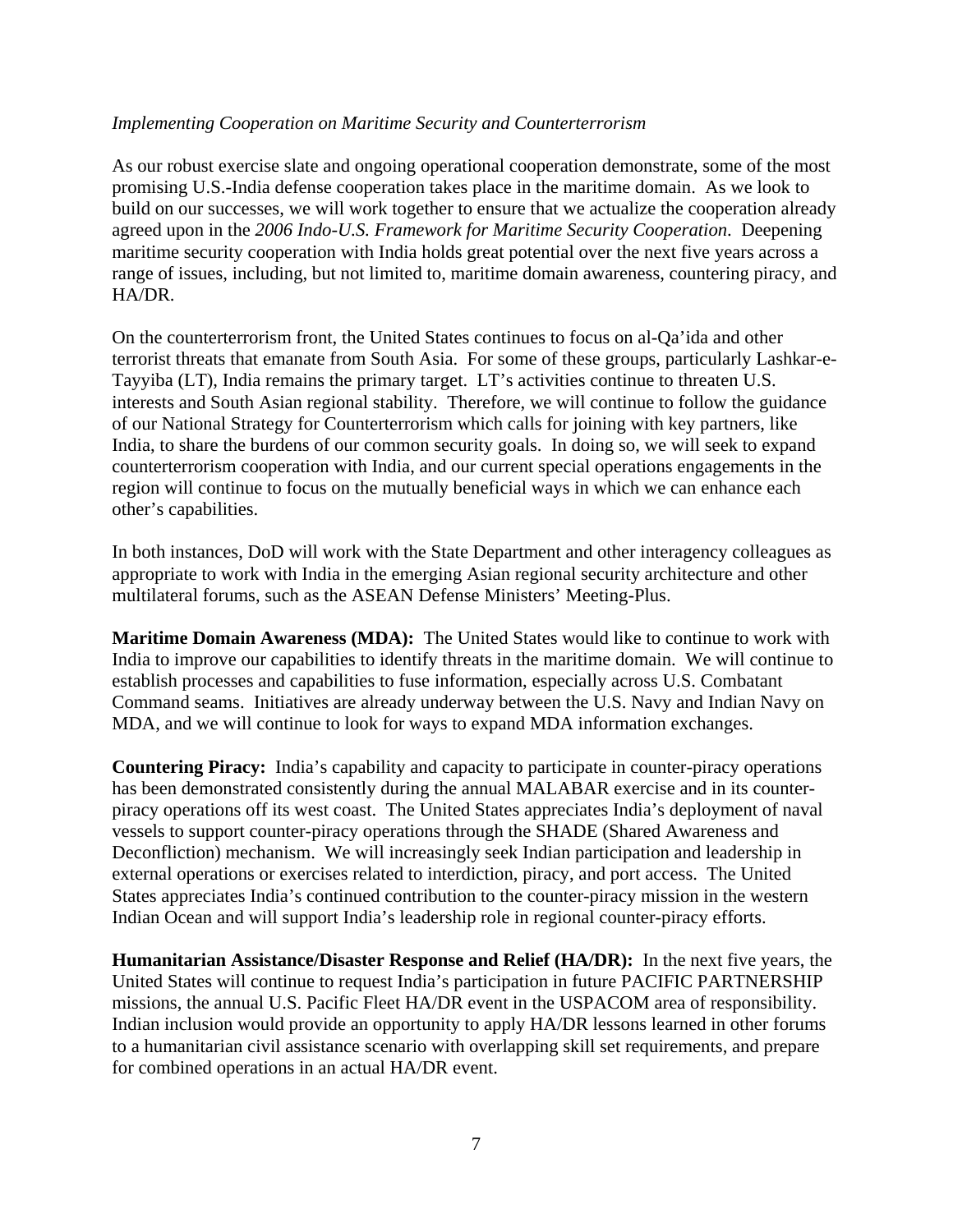**Naval and Coast Guard Cooperation:** The U.S. Navy would like to work with the Indian Navy to improve capabilities to perform higher-end, operational missions in the Indian Ocean region as the strategic context dictates. Naval aviation, both maritime surveillance and carrier, provides immediate opportunities for this type of cooperation. Amphibious operations is another viable area in which to increase cooperation and capabilities. We could also exchange information on future capacity building plans during defense bilateral meetings to ensure regional capacity building efforts with third countries are complementary. The United States supports a strong U.S. Coast Guard – Indian Coast Guard relationship.

**Counterterrorism:** The *2010 Counterterrorism Cooperation Initiative* opened the door for increased cooperation and collaboration on counterterrorism (CT) issues. We will continue to seek greater cooperation in information-sharing activities as well as in our training, exercises, and exchanges between CT specialists and on CT capabilities. USPACOM seeks to increase its Joint Combined Exchange Training exercises with India. Additionally, USPACOM will continue to train higher-ranking officers through the Combating Terrorism Fellowship Program (CTFP), which, in FY11, succeeded in training two dozen Indian officers during various CTrelated courses and seminars.

## *Expanding Defense Trade and Armaments Cooperation*

Over the next five years, the United States will continue to establish itself as a reliable defense supplier to India and look for opportunities to enable further training and exchanges between our militaries as India continues its military modernization. The Department of Defense, along with the Departments of State and Commerce, will advocate for U.S. solutions to Indian defense needs. We recognize that India is also seeking to build its own indigenous defense industry, and is looking for the best technologies to use in its defense sector. The United States wants to develop deeper defense industrial cooperation with India, including a range of cooperative research and development activities. The United States is committed to providing India with top-of-the-line technology.

# **III. Joint Strike Fighter and Potential Co-Development of Military Weapons Systems**

The Department of Defense is continually looking for ways to expand defense cooperation with India. We are seeking opportunities for increased science and technology cooperation that may lead to co-development opportunities with India as a partner.

India has demonstrated its interest in upgrading its inventory of fighter aircraft. It intends to purchase 126 medium multi-role combat aircraft and is working with Russia on the development of the Sukhoi/HAL Fifth Generation Fighter Aircraft (FGFA). The U.S. F-16 and F-18 competed, but were not down-selected, in the Medium Multi-Role Combat Aircraft (MMRCA) competition in April 2011. Despite this setback, we believe U.S. aircraft, such as the Joint Strike Fighter (JSF), to be the best in the world. Should India indicate interest in the JSF, the United States would be prepared to provide information on the JSF and its requirements (infrastructure, security, etc.) to support India's future planning.